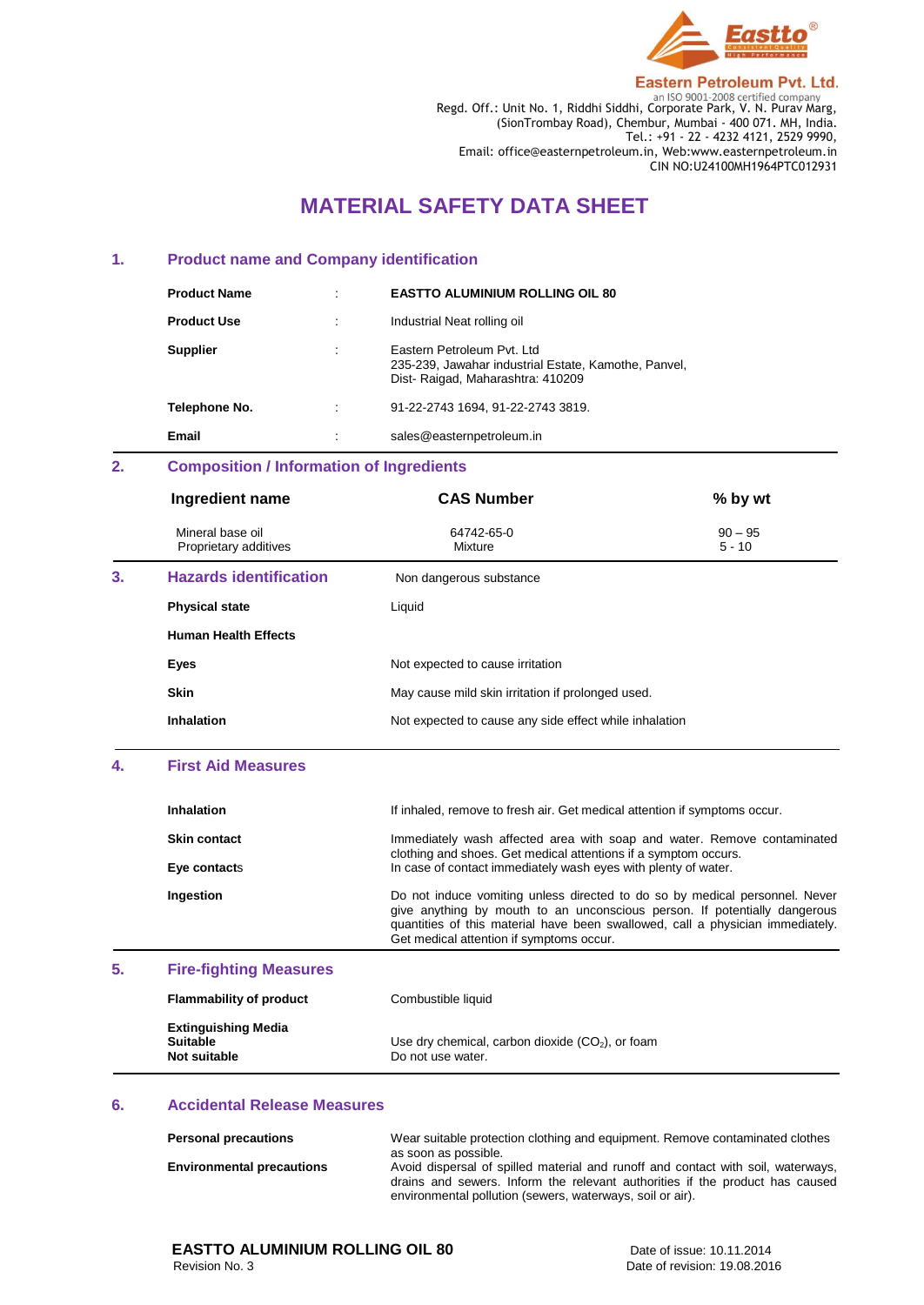

|                                   | an iso 9001-2008 certified company                                                                                                                                           |
|-----------------------------------|------------------------------------------------------------------------------------------------------------------------------------------------------------------------------|
|                                   | Regd. Off.: Unit No. 1, Riddhi Siddhi, Corporate Park, V. N. Purav Marg,                                                                                                     |
|                                   | (SionTrombay Road), Chembur, Mumbai - 400 071, MH, India.                                                                                                                    |
|                                   | Tel.: +91 - 22 - 4232 4121, 2529 9990,                                                                                                                                       |
|                                   | Email: office@easternpetroleum.in, Web:www.easternpetroleum.in                                                                                                               |
|                                   | CIN NO:U24100MH1964PTC012931                                                                                                                                                 |
| Clean up method- small spillage   | Absorb liquid with sand or earth, sweep up and remove to a suitable, clearly<br>marked container for disposal in accordance with local regulation.                           |
| Clean up methods - large spillage | Prevent from spreading by making a barrier with sand, earth or other<br>containment material. Reclaim liquid directly or in an absorbent. Dispose of as for<br>small spills. |
| <b>Handling and Storage</b>       |                                                                                                                                                                              |

### **7. Handling and Storage**

| Handle in accordance with good industrial hygiene and safety practices. If | handled at elevated temperatures or with high speed mechanical equipment,     |
|----------------------------------------------------------------------------|-------------------------------------------------------------------------------|
| <b>Handling</b>                                                            | vapors or mists might be released and require a well ventilated workplace.    |
| <b>Storage</b><br>ease of handling.                                        | Store at ambient temperature or with lowest necessary heating as required for |

# **8. Exposure Controls / Personal Protection**

| <b>Control parameters</b>                                                                                                         | Use under well ventilated areas whenever sprayed                                                                                                                                                                                                                                                 |
|-----------------------------------------------------------------------------------------------------------------------------------|--------------------------------------------------------------------------------------------------------------------------------------------------------------------------------------------------------------------------------------------------------------------------------------------------|
| Personal protection equipment                                                                                                     |                                                                                                                                                                                                                                                                                                  |
| <b>Respiratory protection</b><br><b>Hand protection</b><br>Eye protection<br>Skin and body protection<br><b>Hygienic measures</b> | Avoid inhalation use suitable mask with filter if necessary.<br>Wear oil-resistant protective gloves if there is a risk of skin contact.<br>For eyes protection wear safety goggles.<br>Use protective cloths and gloves.<br>Act in accordance with good industrial Hygiene and safety practice. |

# **9. Physical and Chemical Properties**

| <b>CHARCTERISTICS</b>                 | <b>EASTTO ALUMINIUM ROLLING OIL 80</b> |
|---------------------------------------|----------------------------------------|
| Physical state                        | Liquid                                 |
| Odour                                 | Odourless                              |
| Colour                                | Colourless                             |
| Sp. Gravity $@$ 30 $°C$ gm/ml         | 0.79                                   |
| Kinematic viscosity $@$ 40 $°C$ , cst | 1.8                                    |
| Solubility in water                   | Insoluble                              |
| pH                                    | N.A                                    |
| Flash point <sup>o</sup> C            | 105                                    |

# **10. Stability and Reactivity**

|     | <b>Reactivity and stability</b><br>Conditions to avoid<br>Hazardous decomposition products<br>Hazardous polymerization | Stable at normal conditions and decomposes at higher temperature.<br>Excessive heating and highly oxidizing agents<br>Upon Combustion, CO <sub>2</sub> , CO and oxides of Sulphur and Nitrogen are generated.<br>Under normal conditions of storage and use, polymerization will not occur. |
|-----|------------------------------------------------------------------------------------------------------------------------|---------------------------------------------------------------------------------------------------------------------------------------------------------------------------------------------------------------------------------------------------------------------------------------------|
| 11. | <b>Toxicological Information</b>                                                                                       |                                                                                                                                                                                                                                                                                             |
|     | Potential chronic health effects<br>Carcinogenicity                                                                    | No known significant effects or critical hazards.                                                                                                                                                                                                                                           |
| 12. | <b>Ecological Information</b>                                                                                          |                                                                                                                                                                                                                                                                                             |
|     | <b>Environment effect:</b>                                                                                             | Will not have chronic effect on aquatic environment                                                                                                                                                                                                                                         |
| 13. | <b>Disposal considerations</b>                                                                                         |                                                                                                                                                                                                                                                                                             |

# **Waste disposal procedure:**

Place contaminated materials in a disposable container and dispose of in accordance with Local, State environmental regulations and contact local environment and health authorities to get the permission for waste disposal.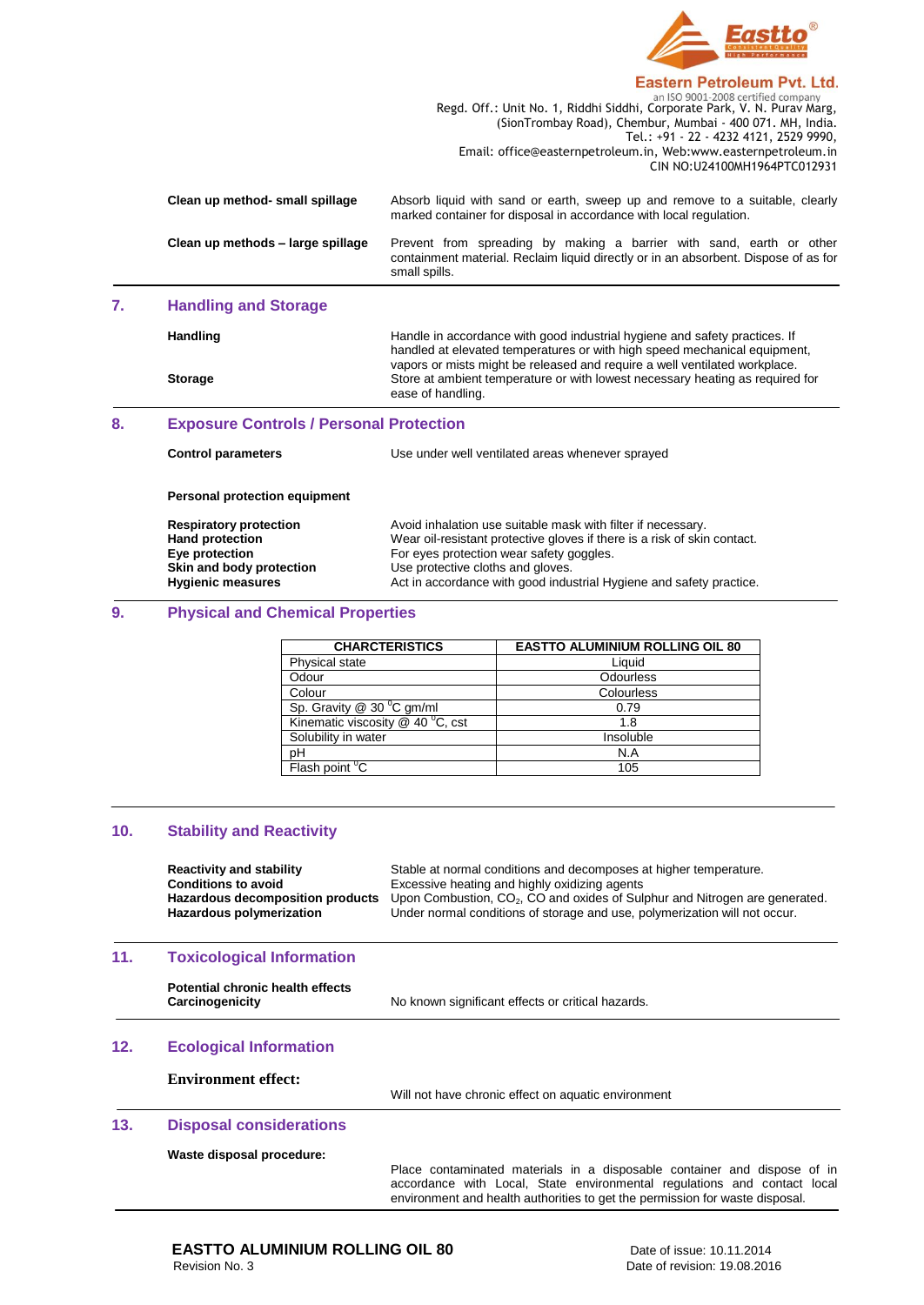

Regd. Off.: Unit No. 1, Riddhi Siddhi, Corporate Park, V. N. Purav Marg, (SionTrombay Road), Chembur, Mumbai - 400 071. MH, India. Tel.: +91 - 22 - 4232 4121, 2529 9990, Email: office@easternpetroleum.in, Web:www.easternpetroleum.in CIN NO:U24100MH1964PTC012931

| 14. | <b>Transport Information</b>  | Not classified as hazardous for transport (DOT, TDG, IMO/IMDG, IATA/ICAO)                                                                                                                                                                                                                                                                                                                                                                                                                                                                                                 |
|-----|-------------------------------|---------------------------------------------------------------------------------------------------------------------------------------------------------------------------------------------------------------------------------------------------------------------------------------------------------------------------------------------------------------------------------------------------------------------------------------------------------------------------------------------------------------------------------------------------------------------------|
| 15. | <b>Regulatory Information</b> | Not classified as hazardous                                                                                                                                                                                                                                                                                                                                                                                                                                                                                                                                               |
| 16. | <b>Other Information</b>      | The information provided in this Safety Data Sheet is correct to the best of our<br>knowledge, information, and belief at the date of its publication. The information<br>given is designed as a guide for safe handling, use, processing, storage,<br>transportation, disposal and release and is not to be considered as a warranty or<br>quality specification. The information relates only to the specific material<br>designated and may not be valid for such material in combination with any other<br>materials or in any process, unless specified in the text. |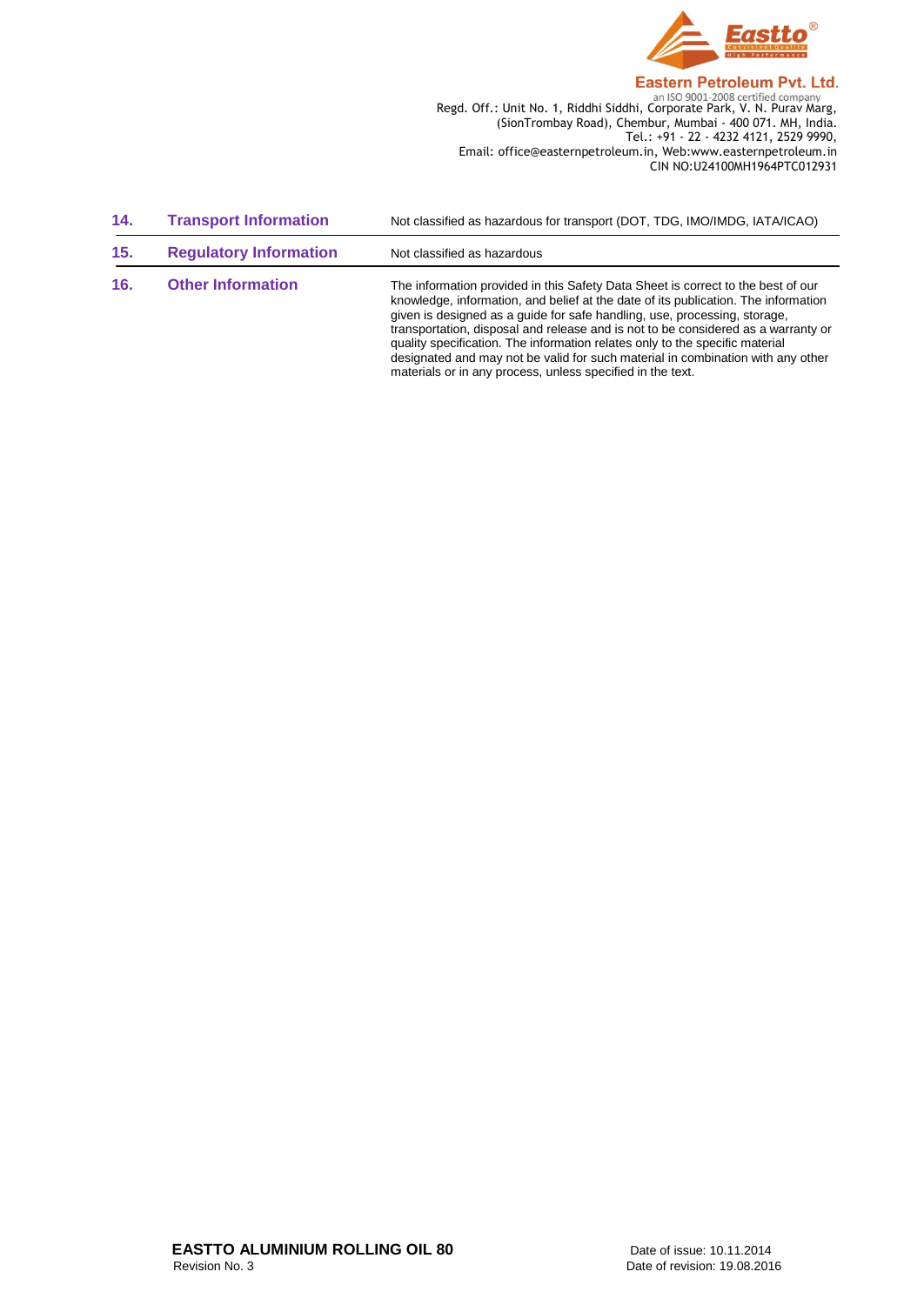

**Eastern Petroleum Pvt. Ltd.** Regd. Off.: Unit No. 1, Riddhi Siddhi, Corporate Park, V. N. Purav Marg,

(SionTrombay Road), Chembur, Mumbai - 400 071. MH, India. Tel.: +91 - 22 - 4232 4121, 2529 9990, Email: office@easternpetroleum.in, Web:www.easternpetroleum.in CIN NO:U24100MH1964PTC012931

# **MATERIAL SAFETY DATA SHEET**

## **1. Product name and Company identification**

| <b>Product Name</b> |   | <b>EASTTO ALUMINIUM ROLLING OIL 110</b>                                                                                 |
|---------------------|---|-------------------------------------------------------------------------------------------------------------------------|
| <b>Product Use</b>  |   | Industrial Neat rolling oil                                                                                             |
| <b>Supplier</b>     | ٠ | Eastern Petroleum Pyt. Ltd.<br>235-239, Jawahar industrial Estate, Kamothe, Panvel,<br>Dist-Raigad, Maharashtra: 410209 |
| Telephone No.       |   | 91-22-2743 1694, 91-22-2743 3819.                                                                                       |
| Email               |   | sales@easternpetroleum.in                                                                                               |

# **2. Composition / Information of Ingredients**

|    | Ingredient name                           | <b>CAS Number</b>                                      | % by wt               |
|----|-------------------------------------------|--------------------------------------------------------|-----------------------|
|    | Mineral base oil<br>Proprietary additives | 64742-65-0<br>Mixture                                  | $90 - 95$<br>$5 - 10$ |
| 3. | <b>Hazards identification</b>             | Non dangerous substance                                |                       |
|    | <b>Physical state</b>                     | Liquid                                                 |                       |
|    | <b>Human Health Effects</b>               |                                                        |                       |
|    | Eyes                                      | Not expected to cause irritation                       |                       |
|    | <b>Skin</b>                               | May cause mild skin irritation if prolonged used.      |                       |
|    | <b>Inhalation</b>                         | Not expected to cause any side effect while inhalation |                       |
| 4. | <b>First Aid Measures</b>                 |                                                        |                       |

| Inhalation          | If inhaled, remove to fresh air. Get medical attention if symptoms occur.                                                                                                                                                                                                              |
|---------------------|----------------------------------------------------------------------------------------------------------------------------------------------------------------------------------------------------------------------------------------------------------------------------------------|
| <b>Skin contact</b> | Immediately wash affected area with soap and water. Remove contaminated<br>clothing and shoes. Get medical attentions if a symptom occurs.                                                                                                                                             |
| Eye contacts        | In case of contact immediately wash eyes with plenty of water.                                                                                                                                                                                                                         |
| Ingestion           | Do not induce vomiting unless directed to do so by medical personnel. Never<br>give anything by mouth to an unconscious person. If potentially dangerous<br>quantities of this material have been swallowed, call a physician immediately.<br>Get medical attention if symptoms occur. |

## **5. Fire-fighting Measures**

| <b>Flammability of product</b>                                | Combustible liquid                                                      |
|---------------------------------------------------------------|-------------------------------------------------------------------------|
| <b>Extinguishing Media</b><br><b>Suitable</b><br>Not suitable | Use dry chemical, carbon dioxide $(CO2)$ , or foam<br>Do not use water. |

# **6. Accidental Release Measures**

| <b>Personal precautions</b>      | Wear suitable protection clothing and equipment. Remove contaminated clothes<br>as soon as possible.                                                                                                                          |
|----------------------------------|-------------------------------------------------------------------------------------------------------------------------------------------------------------------------------------------------------------------------------|
| <b>Environmental precautions</b> | Avoid dispersal of spilled material and runoff and contact with soil, waterways,<br>drains and sewers. Inform the relevant authorities if the product has caused<br>environmental pollution (sewers, waterways, soil or air). |
| Clean up method- small spillage  | Absorb liquid with sand or earth, sweep up and remove to a suitable, clearly<br>marked container for disposal in accordance with local regulation.                                                                            |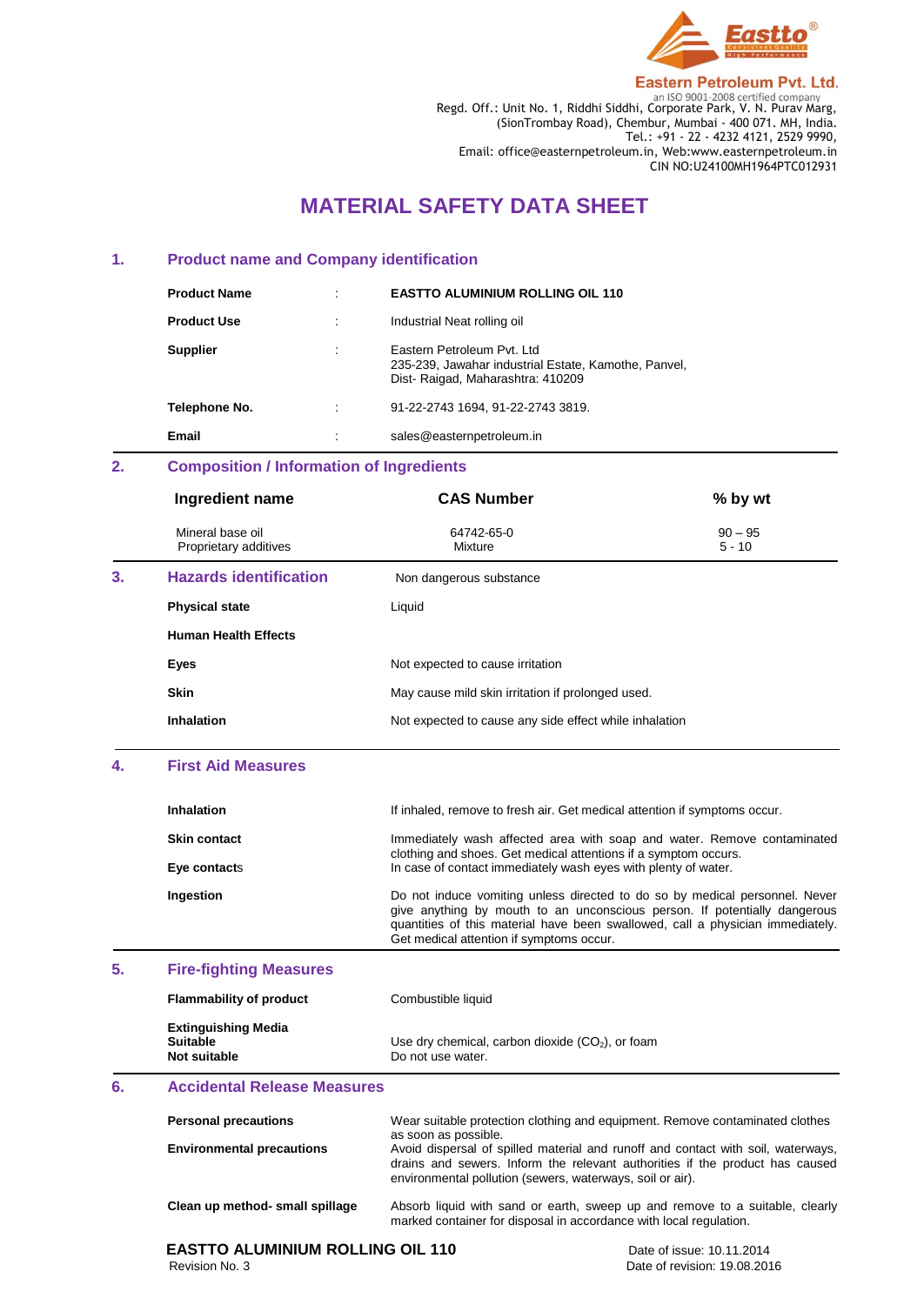

Regd. Off.: Unit No. 1, Riddhi Siddhi, Corporate Park, V. N. Purav Marg, (SionTrombay Road), Chembur, Mumbai - 400 071. MH, India. Tel.: +91 - 22 - 4232 4121, 2529 9990, Email: office@easternpetroleum.in, Web:www.easternpetroleum.in CIN NO:U24100MH1964PTC012931

|    | Clean up methods - large spillage                                                                                                 | Prevent from spreading by making a barrier with sand, earth or other<br>containment material. Reclaim liquid directly or in an absorbent. Dispose of as for<br>small spills.                                                                                                                     |  |
|----|-----------------------------------------------------------------------------------------------------------------------------------|--------------------------------------------------------------------------------------------------------------------------------------------------------------------------------------------------------------------------------------------------------------------------------------------------|--|
| 7. | <b>Handling and Storage</b>                                                                                                       |                                                                                                                                                                                                                                                                                                  |  |
|    | Handling                                                                                                                          | Handle in accordance with good industrial hygiene and safety practices. If<br>handled at elevated temperatures or with high speed mechanical equipment,<br>vapors or mists might be released and require a well ventilated workplace.                                                            |  |
|    | <b>Storage</b>                                                                                                                    | Store at ambient temperature or with lowest necessary heating as required for<br>ease of handling.                                                                                                                                                                                               |  |
| 8. | <b>Exposure Controls / Personal Protection</b>                                                                                    |                                                                                                                                                                                                                                                                                                  |  |
|    | <b>Control parameters</b>                                                                                                         | Use under well ventilated areas whenever sprayed                                                                                                                                                                                                                                                 |  |
|    | Personal protection equipment                                                                                                     |                                                                                                                                                                                                                                                                                                  |  |
|    | <b>Respiratory protection</b><br><b>Hand protection</b><br>Eye protection<br>Skin and body protection<br><b>Hygienic measures</b> | Avoid inhalation use suitable mask with filter if necessary.<br>Wear oil-resistant protective gloves if there is a risk of skin contact.<br>For eyes protection wear safety goggles.<br>Use protective cloths and gloves.<br>Act in accordance with good industrial Hygiene and safety practice. |  |
| 9. | <b>Physical and Chemical Properties</b>                                                                                           |                                                                                                                                                                                                                                                                                                  |  |

| <b>CHARCTERISTICS</b>                 | <b>EASTTO ALUMINIUM ROLLING OIL 110</b> |
|---------------------------------------|-----------------------------------------|
| Physical state                        | Liquid                                  |
| Odour                                 | Odourless                               |
| Colour                                | Colourless                              |
| Sp. Gravity @ 30 °C gm/ml             | 0.79                                    |
| Kinematic viscosity $@$ 40 $°C$ , cst | っ                                       |
| Solubility in water                   | Insoluble                               |
| pH                                    | N.A                                     |
| Flash point <sup>°</sup> C            | 110                                     |

# **10. Stability and Reactivity**

|     | <b>Reactivity and stability</b><br><b>Conditions to avoid</b><br>Hazardous decomposition products<br>Hazardous polymerization | Stable at normal conditions and decomposes at higher temperature.<br>Excessive heating and highly oxidizing agents<br>Upon Combustion, CO <sub>2</sub> , CO and oxides of Sulphur and Nitrogen are generated.<br>Under normal conditions of storage and use, polymerization will not occur. |
|-----|-------------------------------------------------------------------------------------------------------------------------------|---------------------------------------------------------------------------------------------------------------------------------------------------------------------------------------------------------------------------------------------------------------------------------------------|
| 11. | <b>Toxicological Information</b>                                                                                              |                                                                                                                                                                                                                                                                                             |
|     | Potential chronic health effects<br>Carcinogenicity                                                                           | No known significant effects or critical hazards.                                                                                                                                                                                                                                           |
| 12. | <b>Ecological Information</b>                                                                                                 |                                                                                                                                                                                                                                                                                             |
|     | <b>Environment effect:</b>                                                                                                    | Will not have chronic effect on aquatic environment                                                                                                                                                                                                                                         |
| 13. | <b>Disposal considerations</b>                                                                                                |                                                                                                                                                                                                                                                                                             |
|     | Waste disposal procedure:                                                                                                     | Place contaminated materials in a disposable container and dispose of in<br>accordance with Local, State environmental regulations and contact local<br>environment and health authorities to get the permission for waste disposal.                                                        |
| 14. | <b>Transport Information</b>                                                                                                  | Not classified as hazardous for transport (DOT, TDG, IMO/IMDG, IATA/ICAO)                                                                                                                                                                                                                   |
| 15. | <b>Regulatory Information</b>                                                                                                 | Not classified as hazardous                                                                                                                                                                                                                                                                 |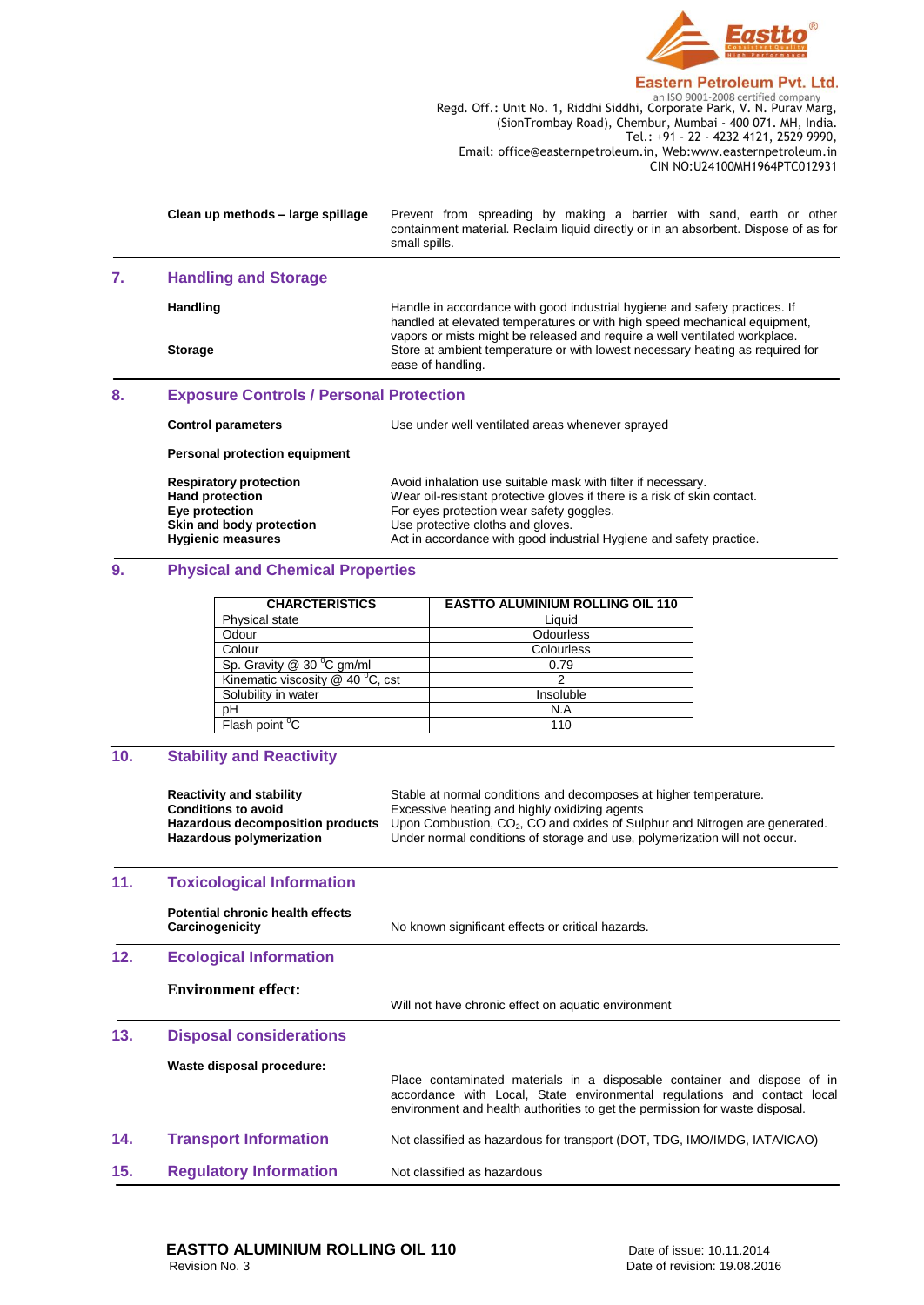

**Regd. Off.: Unit No. 1, Riddhi Siddhi, Corporate Park, V. N. Purav Marg,** Regd. Off.: Unit No. 1, Riddhi Siddhi, Corporate Park, V. N. Purav Marg, (SionTrombay Road), Chembur, Mumbai - 400 071. MH, India. Tel.: +91 - 22 - 4232 4121, 2529 9990, Email: office@easternpetroleum.in, Web:www.easternpetroleum.in CIN NO:U24100MH1964PTC012931

16. Other Information The information provided in this Safety Data Sheet is correct to the best of our knowledge, information, and belief at the date of its publication. The information given is designed as a guide for safe handling, use, processing, storage, transportation, disposal and release and is not to be considered as a warranty or quality specification. The information relates only to the specific material designated and may not be valid for such material in combination with any other materials or in any process, unless specified in the text.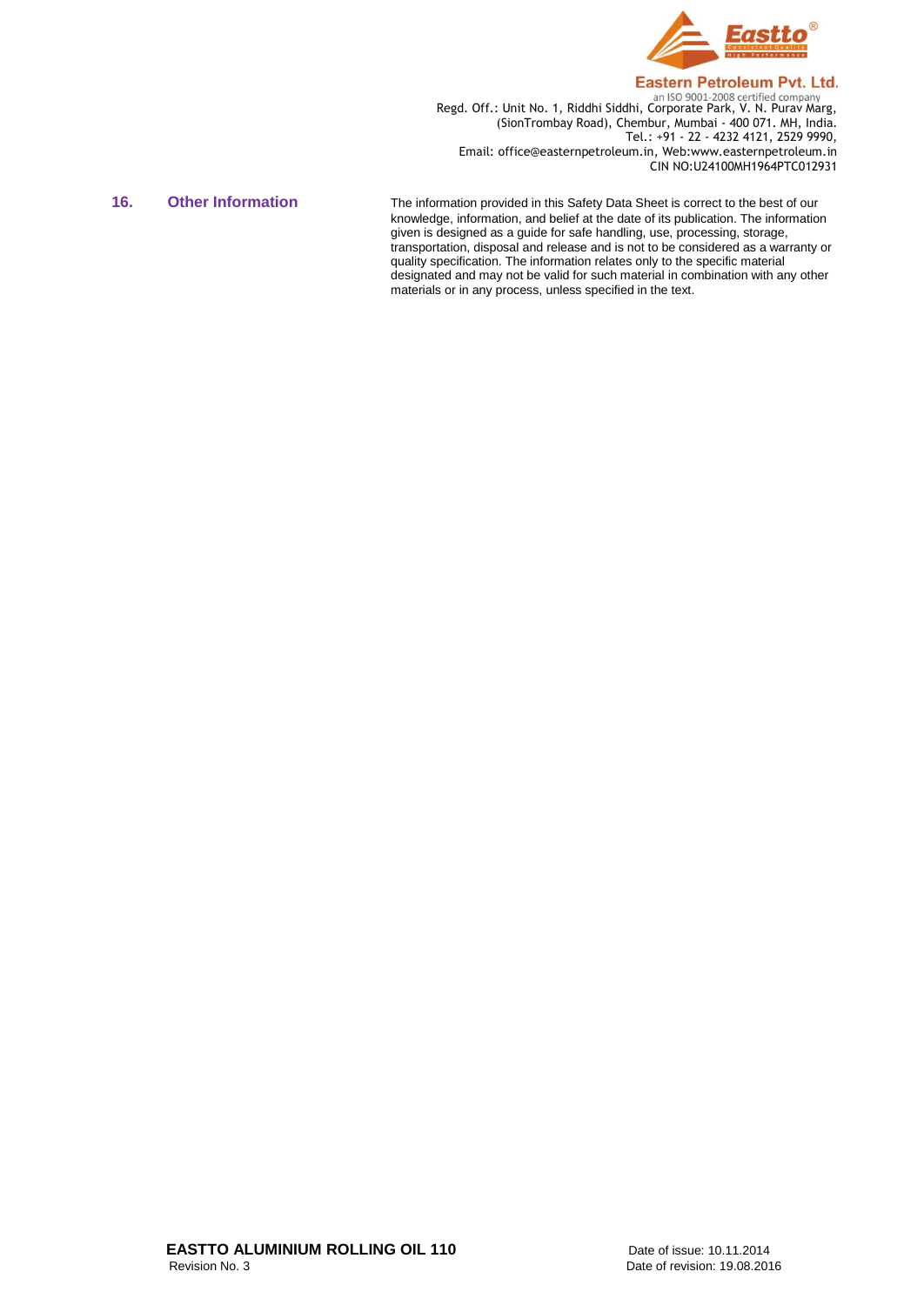

Regd. Off.: Unit No. 1, Riddhi Siddhi, Corporate Park, V. N. Purav Marg, (SionTrombay Road), Chembur, Mumbai - 400 071. MH, India. Tel.: +91 - 22 - 4232 4121, 2529 9990, Email: office@easternpetroleum.in, Web:www.easternpetroleum.in CIN NO:U24100MH1964PTC012931

# **MATERIAL SAFETY DATA SHEET**

### **1. Product name and Company identification**

| <b>Product Name</b> | ٠ | <b>EASTTO SS ROLLING OIL 35</b>                                                                                         |
|---------------------|---|-------------------------------------------------------------------------------------------------------------------------|
| <b>Product Use</b>  | ٠ | Industrial Neat rolling oil                                                                                             |
| <b>Supplier</b>     | ٠ | Eastern Petroleum Pyt. Ltd.<br>235-239, Jawahar industrial Estate, Kamothe, Panvel,<br>Dist-Raigad, Maharashtra: 410209 |
| Telephone No.       | ٠ | 91-22-2743 1694. 91-22-2743 3819.                                                                                       |
| Email               |   | sales@easternpetroleum.in                                                                                               |

# **2. Composition / Information of Ingredients**

|    | Ingredient name                                                      | <b>CAS Number</b>                                                                                                                                                                                                                                                                      | % by wt                |
|----|----------------------------------------------------------------------|----------------------------------------------------------------------------------------------------------------------------------------------------------------------------------------------------------------------------------------------------------------------------------------|------------------------|
|    | Mineral base oil<br>Proprietary additives                            | 64742-65-0<br>Mixture                                                                                                                                                                                                                                                                  | $85 - 90$<br>$10 - 15$ |
| 3. | <b>Hazards identification</b>                                        | Non dangerous substance                                                                                                                                                                                                                                                                |                        |
|    | <b>Physical state</b>                                                | Liquid                                                                                                                                                                                                                                                                                 |                        |
|    | <b>Human Health Effects</b>                                          |                                                                                                                                                                                                                                                                                        |                        |
|    | Eyes                                                                 | Not expected to cause irritation                                                                                                                                                                                                                                                       |                        |
|    | <b>Skin</b>                                                          | May cause mild skin irritation if prolonged used.                                                                                                                                                                                                                                      |                        |
|    | <b>Inhalation</b>                                                    | Not expected to cause any side effect while inhalation                                                                                                                                                                                                                                 |                        |
| 4. | <b>First Aid Measures</b>                                            |                                                                                                                                                                                                                                                                                        |                        |
|    | <b>Inhalation</b>                                                    | If inhaled, remove to fresh air. Get medical attention if symptoms occur.                                                                                                                                                                                                              |                        |
|    | <b>Skin contact</b>                                                  | Immediately wash affected area with soap and water. Remove contaminated<br>clothing and shoes. Get medical attentions if a symptom occurs.                                                                                                                                             |                        |
|    | Eye contacts                                                         | In case of contact immediately wash eyes with plenty of water.                                                                                                                                                                                                                         |                        |
|    | Ingestion                                                            | Do not induce vomiting unless directed to do so by medical personnel. Never<br>give anything by mouth to an unconscious person. If potentially dangerous<br>quantities of this material have been swallowed, call a physician immediately.<br>Get medical attention if symptoms occur. |                        |
| 5. | <b>Fire-fighting Measures</b>                                        |                                                                                                                                                                                                                                                                                        |                        |
|    | <b>Flammability of product</b>                                       | Combustible liquid                                                                                                                                                                                                                                                                     |                        |
|    | <b>Extinguishing Media</b><br><b>Suitable</b><br><b>Not suitable</b> | Use dry chemical, carbon dioxide $(CO2)$ , or foam<br>Do not use water.                                                                                                                                                                                                                |                        |

### **6. Accidental Release Measures**

| <b>Personal precautions</b>      | Wear suitable protection clothing and equipment. Remove contaminated clothes<br>as soon as possible.                                                                                                                          |
|----------------------------------|-------------------------------------------------------------------------------------------------------------------------------------------------------------------------------------------------------------------------------|
| <b>Environmental precautions</b> | Avoid dispersal of spilled material and runoff and contact with soil, waterways,<br>drains and sewers. Inform the relevant authorities if the product has caused<br>environmental pollution (sewers, waterways, soil or air). |
| Clean up method- small spillage  | Absorb liquid with sand or earth, sweep up and remove to a suitable, clearly<br>marked container for disposal in accordance with local regulation.                                                                            |

# **EASTTO SS ROLLING OIL 35**<br>
Revision No. 3<br>
Date of revision: 19.08.20

Date of revision: 19.08.2016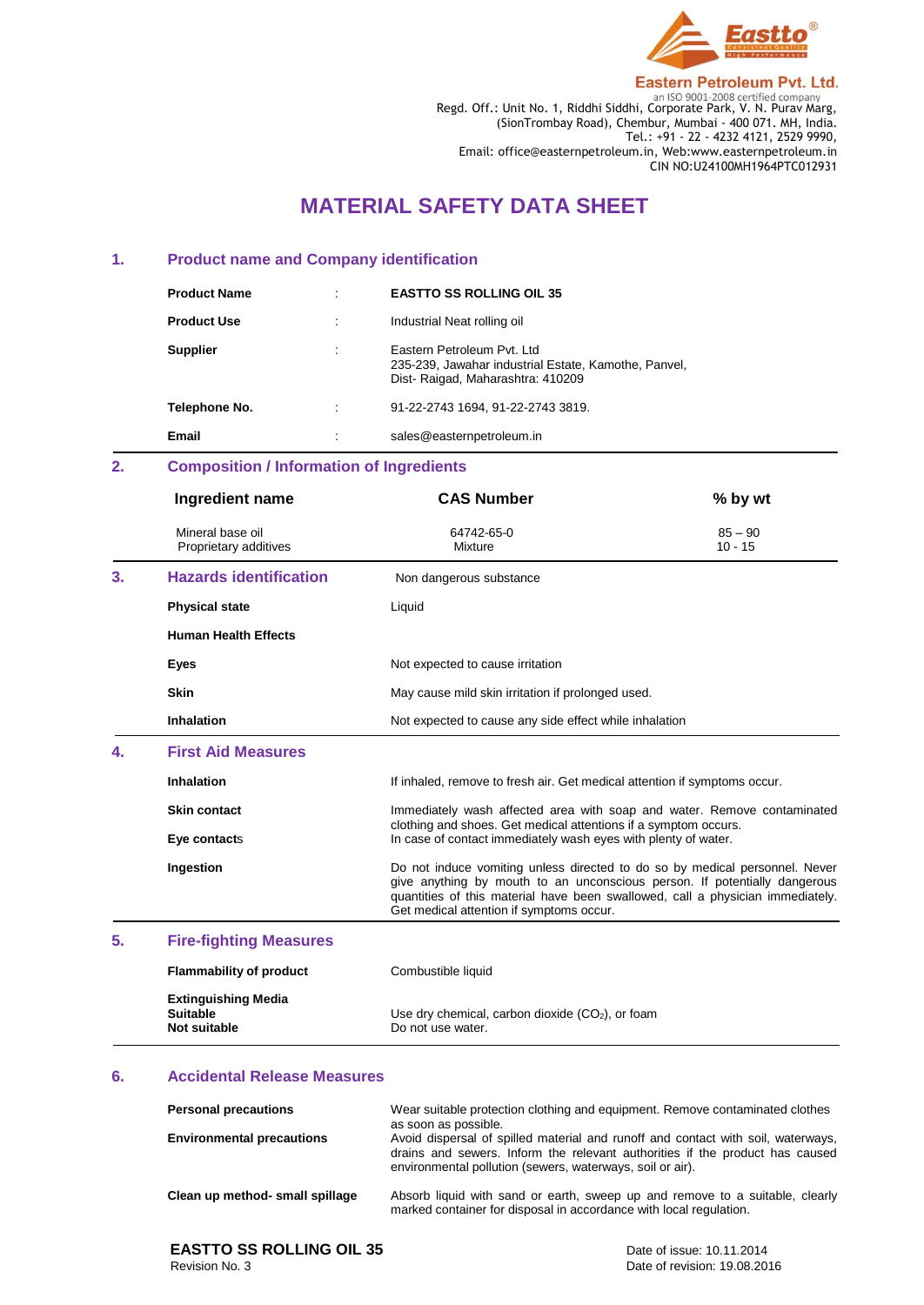

Regd. Off.: Unit No. 1, Riddhi Siddhi, Corporate Park, V. N. Purav Marg, (SionTrombay Road), Chembur, Mumbai - 400 071. MH, India. Tel.: +91 - 22 - 4232 4121, 2529 9990, Email: office@easternpetroleum.in, Web:www.easternpetroleum.in CIN NO:U24100MH1964PTC012931

| Clean up methods - large spillage | Prevent from spreading by making a barrier with sand, earth or other<br>containment material. Reclaim liquid directly or in an absorbent. Dispose of as for<br>small spills. |
|-----------------------------------|------------------------------------------------------------------------------------------------------------------------------------------------------------------------------|
|                                   |                                                                                                                                                                              |

## **7. Handling and Storage**

Handling **Handle** in accordance with good industrial hygiene and safety practices. If handled at elevated temperatures or with high speed mechanical equipment, vapors or mists might be released and require a well ventilated workplace. **Storage** Store at ambient temperature or with lowest necessary heating as required for ease of handling.

## **8. Exposure Controls / Personal Protection**

| <b>Control parameters</b>     | Use under well ventilated areas when sprayed                             |
|-------------------------------|--------------------------------------------------------------------------|
| Personal protection equipment |                                                                          |
| <b>Respiratory protection</b> | Avoid inhalation use suitable mask with filter if necessary.             |
| <b>Hand protection</b>        | Wear oil-resistant protective gloves if there is a risk of skin contact. |
| Eye protection                | For eyes protection wear safety goggles.                                 |
| Skin and body protection      | Use protective cloths and gloves.                                        |
| <b>Hygienic measures</b>      | Act in accordance with good industrial Hygiene and safety practice.      |

## **9. Physical and Chemical Properties**

| <b>CHARCTERISTICS</b>            | <b>EASTTO SS ROLLING OIL 35</b> |
|----------------------------------|---------------------------------|
| Physical state                   | Liquid                          |
| Odour                            | Mild                            |
| Colour                           | Slight brown                    |
| Sp. Gravity @ 30 °C gm/ml        | 0.88                            |
| Kinematic viscosity @ 40 °C, cst | 33                              |
| Solubility in water              | Insoluble                       |
| pH                               | N.A                             |
| Flash point ${}^{0}C$            | 160                             |

### **10. Stability and Reactivity**

|     | <b>Reactivity and stability</b><br><b>Conditions to avoid</b><br><b>Hazardous decomposition products</b><br><b>Hazardous polymerization</b> | Stable at normal conditions and decomposes at higher temperature.<br>Excessive heating and highly oxidizing agents<br>Upon Combustion, CO <sub>2</sub> , CO and oxides of Sulphur and Nitrogen are generated.<br>Under normal conditions of storage and use, polymerization will not occur. |
|-----|---------------------------------------------------------------------------------------------------------------------------------------------|---------------------------------------------------------------------------------------------------------------------------------------------------------------------------------------------------------------------------------------------------------------------------------------------|
| 11. | <b>Toxicological Information</b>                                                                                                            |                                                                                                                                                                                                                                                                                             |
|     | Potential chronic health effects<br>Carcinogenicity                                                                                         | No known significant effects or critical hazards.                                                                                                                                                                                                                                           |
| 12. | <b>Ecological Information</b>                                                                                                               |                                                                                                                                                                                                                                                                                             |
|     | <b>Environment effect:</b>                                                                                                                  | Will not have chronic effect on aquatic environment                                                                                                                                                                                                                                         |
| 13. | <b>Disposal considerations</b>                                                                                                              |                                                                                                                                                                                                                                                                                             |
|     | Waste disposal procedure:                                                                                                                   | Place contaminated materials in a disposable container and dispose of in<br>accordance with Local, State environmental regulations and contact local<br>environment and health authorities to get the permission for waste disposal.                                                        |